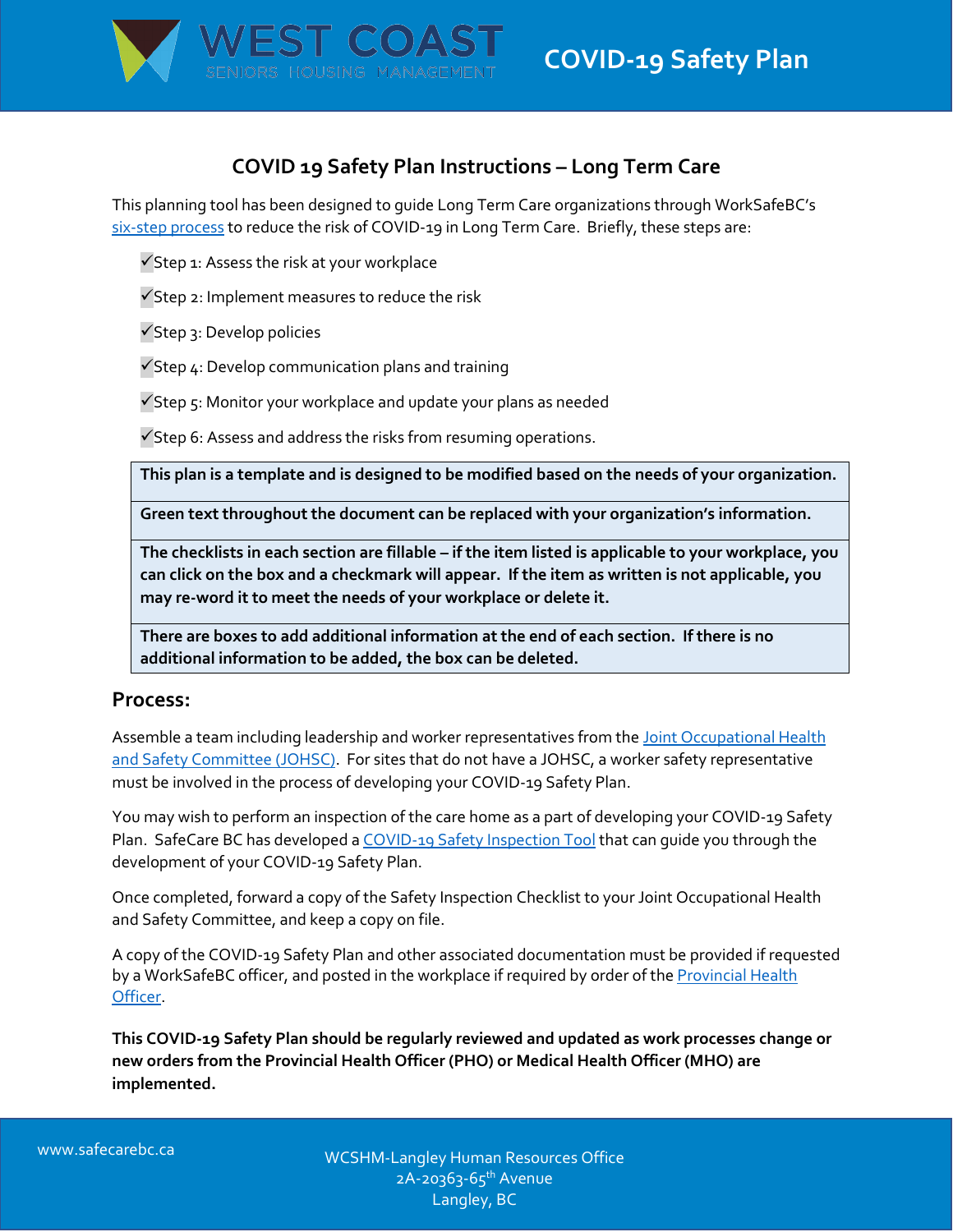

# **COVID 19 Safety Plan**

| <b>Organization Name</b> | West Coast Seniors Housing Management - Langley            |
|--------------------------|------------------------------------------------------------|
| Address                  | 2A – 20363 65 <sup>th</sup> Avenue   Langley, BC   V2Y 3E3 |
| Date of Creation         | May 2020                                                   |
| Date of Revision(s)      | March 2022                                                 |

## **Orders from the Provincial Health Officer (PHO) or a Medical Health Officer (MHO) take precedence over this policy.**

All employers in British Columbia have an obligation under the *Workers Compensation Act* to ensure the health and safety of workers and others at their workplace and to implement polices and procedures to protect workers from the risk of exposure to COVID-19.

At West Coast Seniors Housing Management we have developed a COVID-19 Safety Plan (Safety Plan) mandated by th[e order of the Provincial Health Officer. T](https://www2.gov.bc.ca/gov/content/health/about-bc-s-health-care-system/office-of-the-provincial-health-officer/current-health-topics/covid-19-novel-coronavirus)his plan outlines the policies, guidelines, and procedures put in place to eliminate, and where elimination is not possible, to reduce, the risk of COVID-19 exposure to West Coast Seniors Housing Management workers, contractors, volunteers, residents, and visitors.

This Safety Plan addresses current operating status at West Coast Seniors Housing Management – Langley.

As services are gradually increased within the care home, this plan will be updated.

As a part of **assessing the risk** of transmission of COVID-19 in the workplace, the following groups and information sources were consulted:

- $\checkmark$  West Coast Seniors Housing Management Langley staff, including front line workers and managers.
- $\checkmark$  Health and Safety Advisor

The following documentation was used to assist in developing West Coast Seniors Housing Management COVID-19 Safety Plan:

- [Information about COVID-19 \(BCCDC\)](http://www.bccdc.ca/health-info/diseases-conditions/covid-19/about-covid-19/)
- √ SafeCare BC's COVID[-19 Safety Inspection Tool](https://www.safecarebc.ca/wp-content/uploads/2022/01/Safety-Inspection-COVID-19-LTC-Final-January-2022.pdf)
- [SafeCare BC's Hierarchy of Control for Long](https://www.safecarebc.ca/wp-content/uploads/2020/04/COVID-19-LTC.pdf)-Term Care
- [British Columbia Center for Disease Control](http://www.bccdc.ca/health-professionals/clinical-resources/covid-19-care/clinical-care/long-term-care-facilities-assisted-living)
- [WorkSafeBC](https://www.worksafebc.com/en/covid-19/covid-19-prevention)
- $\checkmark$  Orders, quidance, and notices issued by the provincial health officer relevant to long term care.
- $\checkmark$  Infection prevention and control interim guidance for long-term care and assisted living facilities [\(BCCDC\)](http://www.bccdc.ca/Health-Info-Site/Documents/COVID19_LongTermCareAssistedLiving.pdf)
- ◆ West Coast Seniors Housing Management Exposure Control Plan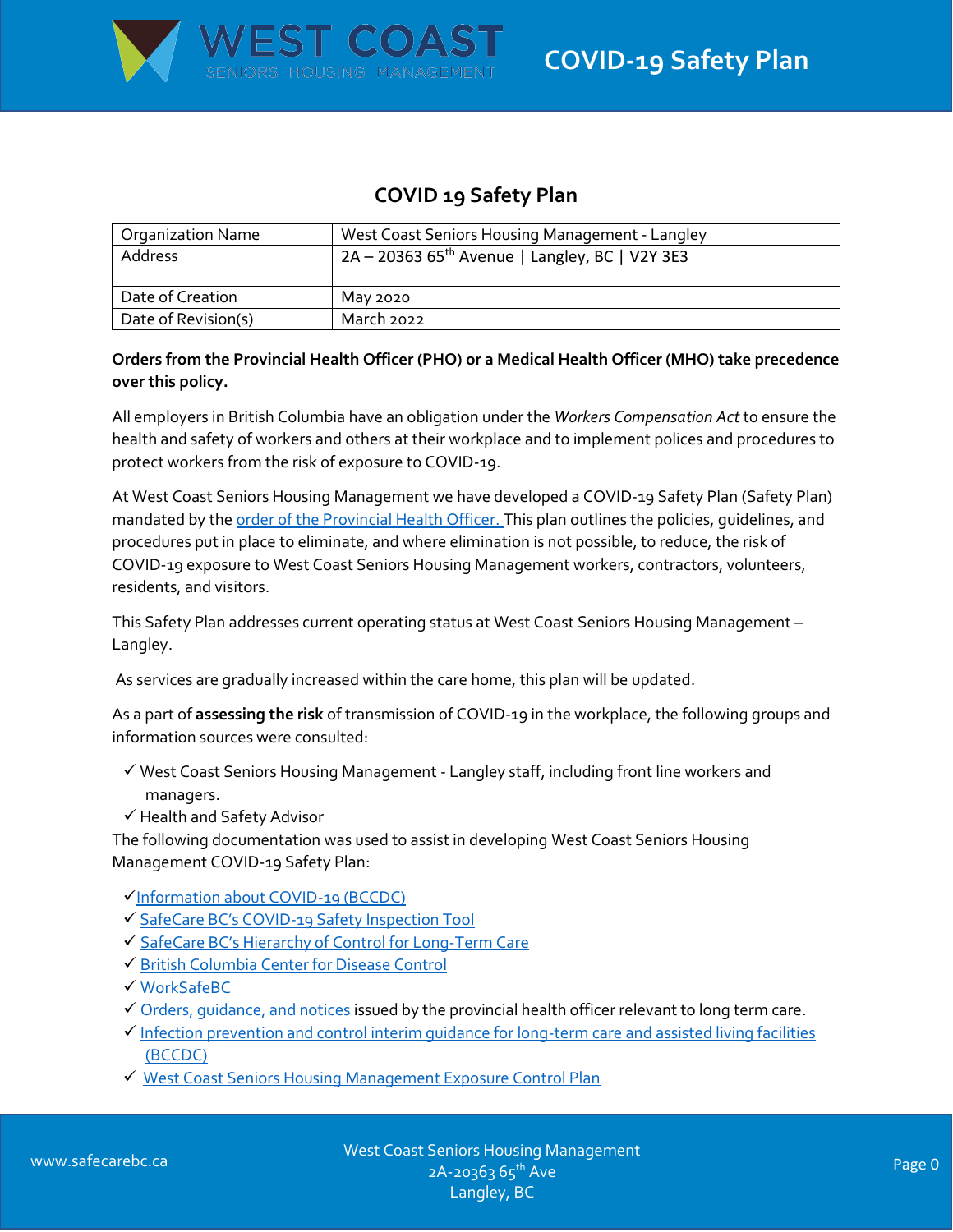

 [West Coast Seniors Housing Management COVID-19 and Outbreak Management Prevention Audit](file://///rc-file/public/COVID19/-%20COVID%20in%20a%20Box/Audits/COVID-19%20Prevention%20Audit%20Tool_CYCLE2_RosemaryHeightsSeniorsVillage-AL-2020%2009%2003.xlsx)  [Tool](file://///rc-file/public/COVID19/-%20COVID%20in%20a%20Box/Audits/COVID-19%20Prevention%20Audit%20Tool_CYCLE2_RosemaryHeightsSeniorsVillage-AL-2020%2009%2003.xlsx)

This plan applies to all workers, including management, supervisors, front line workers, volunteers, and visitors to West Coast Seniors Housing Management

# **Current Control Measures in place at West Coast Seniors Housing Management - Langley**

# **Workers (including Contractors & Volunteers)**

- $\checkmark$  West Coast Seniors Housing Management Langley follows the direction of the Provincial Health Officer (PHO), which limits workers from working at more than one Long Term Care Home and/or WCSHM facility [\(Facility Staff Assignment Order](https://www2.gov.bc.ca/assets/gov/health/about-bc-s-health-care-system/office-of-the-provincial-health-officer/covid-19/covid-19-pho-order-long-term-care-facility-staff-assignment.pdf) - Dated April 15<sup>th</sup>, 2020)
- Workers are encouraged to use the BCCDC [Health-Care Worker Self-Check and Safety Checklist](http://www.bccdc.ca/Health-Professionals-Site/Documents/COVID19_HCWSelfCheckSafetyChecklist.pdf) before each shift and are instructed not to come to work if they are experiencing or have COVID-19 [like symptoms.](http://www.bccdc.ca/health-info/diseases-conditions/covid-19/about-covid-19/symptoms)
- $\checkmark$  Workers with signs or symptoms of illness, as well as those in self-isolation or quarantine in accordance with public health directives, are not permitted to enter the facility.
- $\checkmark$  Signage is posted at points of entry indicating people are not to enter if they are sick or if they are required to self-isolate in accordance with Public Health directives.
- $\checkmark$  Entry point to the facility is limited to one access 9in and out) point and all are to use to confirm temperature with provided thermometer and sign in and out in the log book
- $\checkmark$  A list of all workers and visitors is maintained seven days a week, 24 hours/day.
- $\checkmark$  Procedures are in place for workers to follow should they develop symptoms consistent with COVID-19 while at work or after work.
- $\checkmark$  Vaccination requirements for all staff are in place as pe[r Provincial Health Officer order\(s\)](https://www2.gov.bc.ca/assets/gov/health/about-bc-s-health-care-system/office-of-the-provincial-health-officer/covid-19/covid-19-pho-order-vaccination-status-information.pdf)
- $\checkmark$  Rapid Point of Care Testing procedure in place at West Coast Seniors Housing Management -Langley follows current quidance from the provincial health office.
- Workers who are working alone are required to follow West Coast Seniors Housing Management Langley Working Alone Policy.
- $\checkmark$  Workers have received training and strategies to address the risk of violence that may arise and follow WCSHM violence prevention program.
- $\checkmark$  Workers are aware of how to report hazards in the workplace.
- Workers have received refresher training on infection control practices.
- $\checkmark$  Supervisors have been trained on how to support workers in following the policies/procedures and know how to monitor/respond to identified hazards.
- $\checkmark$  All training has been documented and can be provided upon request.

# **Additional Information:**

- 1) Staff who have signs and symptoms are encouraged to rapid test
- 2) Physical distancing measures (2m) are in place
- **3)** Occupancy limits for workers: including meeting rooms, and elevators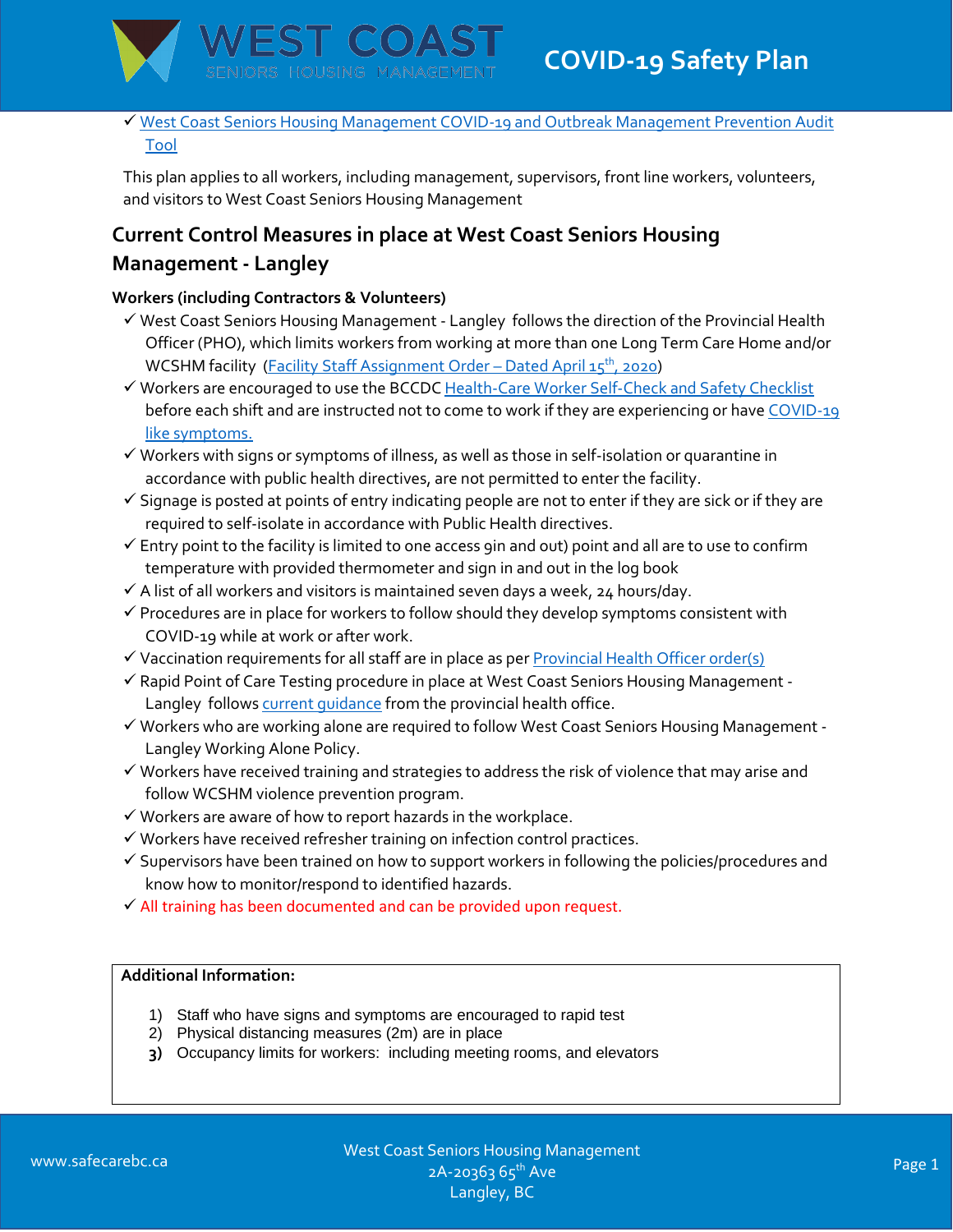

#### **Visitors/Contractors**

- $\checkmark$  Virtual meetings continue to be encouraged
- $\checkmark$  A written plan detailing practice requirements for essential and family/social visits has been developed according to [BCCDC Guidelines.](http://www.bccdc.ca/Health-Info-Site/Documents/Visitors_Long-Term_Care_Seniors_Assisted_Living.pdf)
- $\checkmark$  Visitors with signs o[r symptoms](http://www.bccdc.ca/health-info/diseases-conditions/covid-19/about-covid-19/symptoms) of illness, as well as those in self-isolation or quarantine in accordance with public health directives, are not permitted to enter the WCSHM facility.
- $\checkmark$  All visitors are actively screened for signs and symptoms of illness, including COVID-19 prior to every visit. Visitors with symptoms identified via screening do NOT enter the facility.
- $\checkmark$  Visitors to the facility must provide proof they are fully vaccinated with two doses of COVID-19 vaccine (excluding children under 12 years or those with an approved medical exemption).
- $\checkmark$  Visitors must sign in when entering the facility, and a visitor list with contact information is maintained.
- $\checkmark$  Visitors are instructed to adhere to infection prevention and control guidance regarding safe visitation practices such as hand hygiene, respiratory etiquette and maintaining their physical distance from other visitors and staff.
- $\checkmark$  Visitors must wear a medical mask in hallways, common areas and multiple occupancy rooms.
- $\checkmark$  Visitors are instructed on how to put on and remove any required PPE when visiting the facility

#### **Additional Information:**

 If you do have a visitor coming to the office, please provide them this information ahead of their visit:

*Dear Visitor:*

*Company is committed to ensuring the health and safety of our Employees and anyone visiting our offices.* 

*We ask that you complete this brief self-assessment prior to coming to the office:*

*Are you experiencing cold, flu or COVID-19-like symptoms, even mild ones?*

- *Symptoms include: Fever\*, chills, cough or worsening of chronic cough, shortness of breath, sore throat, runny nose, loss of sense of smell or taste, headache, fatigue, diarrhea, loss of appetite, nausea and vomiting, muscle aches.*
- *While less common, symptoms can also include; stuffy nose, conjunctivitis (pink eye), dizziness, confusion, abdominal pain, skin rashes or discoloration of fingers or toes.*
- *Fever: Average normal body temperature taken orally is about 37°C. For more on normal body temperature and fevers, see HealthLinkBC's*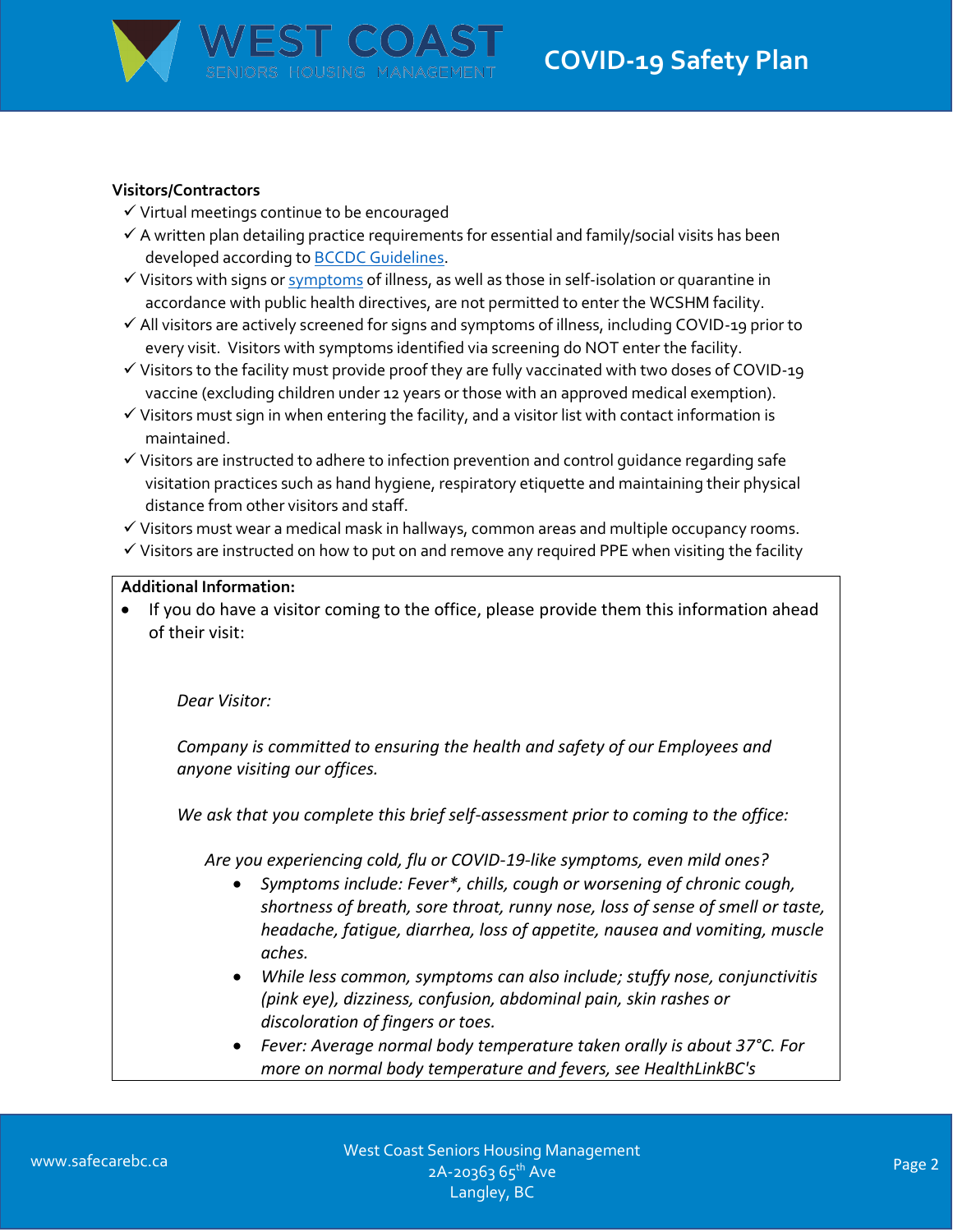

*information for [children age 11 and younger](https://www.healthlinkbc.ca/health-topics/fevr3) and for [people age 12 and](https://www.healthlinkbc.ca/health-topics/fevr4)  [older](https://www.healthlinkbc.ca/health-topics/fevr4) .*

*Did you provide care or have close contact with a person with confirmed COVID-19?*

*If you answer yes to any of these questions, please contact me to reschedule your appointment.* 

*If you have answered no, please proceed to the office. Use the hand sanitizer provided standing at a safe distance Please refrain from walking around the office area and adhere to physical distancing requirements. We can provide PPE for your comfort. We will also be collecting your name and contact information for tracing purposes.*

*Thank you for your understanding and cooperation.*

## **Hand Hygiene**

- $\checkmark$  Hand hygiene practices are followed as outlined by **BCCDC** Guidelines
- [Hand hygiene audit tool](file://///rc-file/public/COVID19/-%20COVID%20in%20a%20Box/Audits/Hand%20Hygiene%20Audit%20Tool.pdf) is performed as outlined within Infection Prevention Control Audit [Frequency](file://///rc-file/public/COVID19/-%20COVID%20in%20a%20Box/Audits/WCSHM%20Infection%20Prevention%20Control%20Audit%20Frequency.pdf) on staff, contracted staff and/or volunteers to ensure understanding and compliance with hand hygiene
- $\checkmark$  Signs and posters are posted throughout the care home to promote and guide proper hand washing by workers, visitors, and residents.
- $\checkmark$  Alcohol based hand rub (ABHR) with at least 70% alcohol content is available at all entry and exit points, common areas, desks and meetings rooms.
- $\checkmark$  Workers must practice diligent hand hygiene before, after and during each episode or provision of care – cleaning their hands with soap and water or ABHR.
- $\checkmark$  Sinks are well stocked with plain soap and paper towels for hand washing.
- $\checkmark$  Supplies such as disinfecting wipes, tissues and waste receptacles are available as required at pointof-use.

#### **Additional Information:**

1) Staff and visitors are directed to perform proper hand hygiene prior to entering the building using soap and water (hot/cold running water, plain soap and paper towels have been provided).

## **Respiratory Hygiene**

- $\checkmark$  Signs and posters are posted throughout the facility to encourage and guide workers, contractors and visitors on proper respiratory hygiene.
- $\checkmark$  An adequate supply of tissues and lidded, non-touch waste baskets are available for use by workers, residents, and visitors.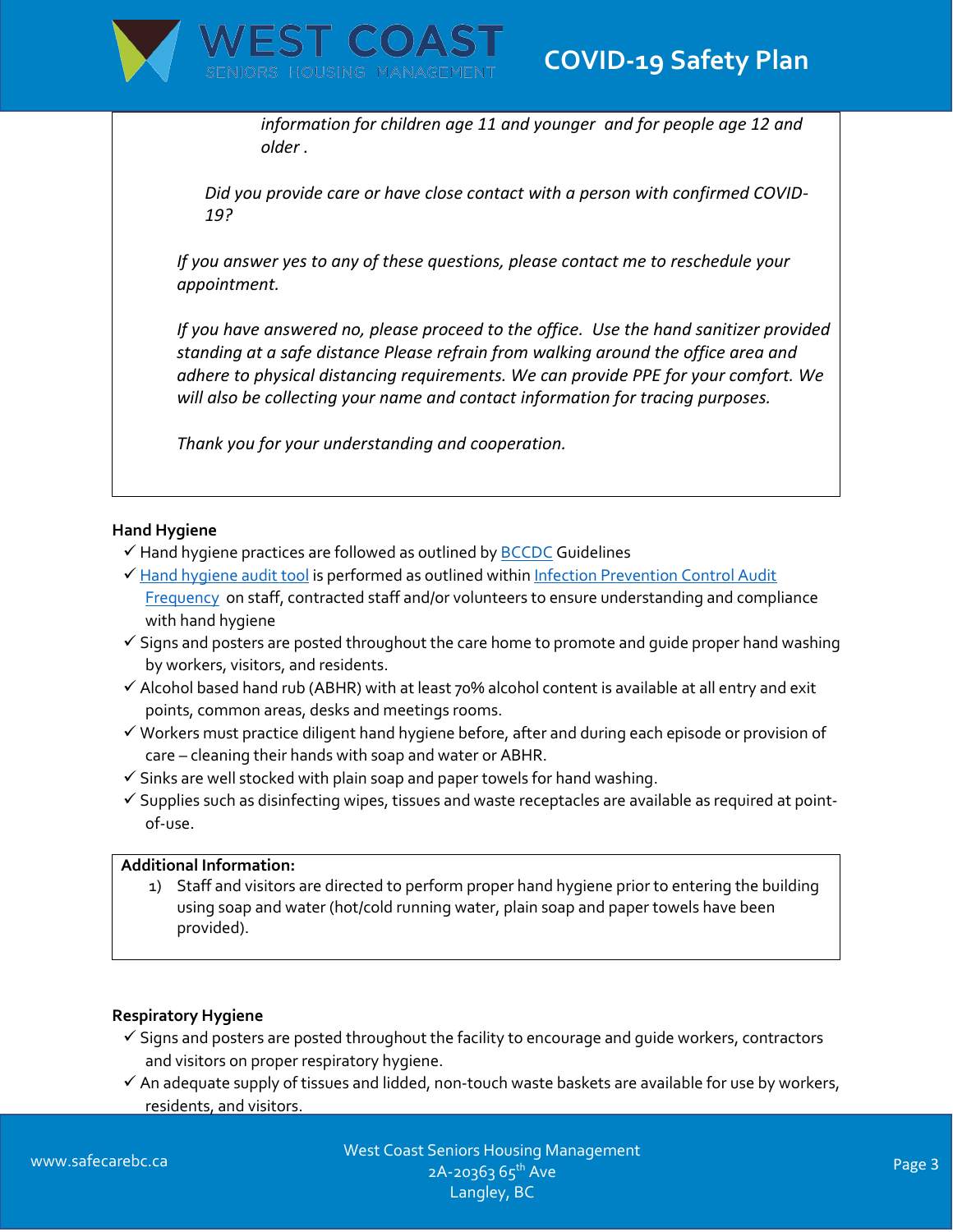

 $\checkmark$  Workers are aware and are instructed on the importance of diligent respiratory etiquette. This include[s covering coughs and sneezes](file://///rc-file/public/Corporate%20Education/Education/COVID-19/Posters/Cover%20Your%20Cough.pdf), avoiding touching the face, mouth, nose, eyes, and mask.

#### **Additional Information:**

1) PPE education is completed on a regular basis to support staff understanding of the importance of wearing masks

#### **Workplace Arrangements**

- $\checkmark$  Hand hygiene stations are available and easily accessible at points of entry/exit to the care home.
- $\checkmark$  Signs are posted to promote and encourage safe physical distancing by workers and visitors.
- $\checkmark$  Work areas including the following have been assessed for occupancy limits and arranged (where feasible) to maintain physical distancing:

| $\checkmark$ Organization Entrance | $\checkmark$ Organization Lobby   | √ Worker Lunchroom/break        |
|------------------------------------|-----------------------------------|---------------------------------|
| One door for entry, one door       | Consider spacing seating          | room Consider arrangement of    |
| for exit.                          | arrangements or removing          | furniture, staggered breaks.    |
|                                    | seating.                          | 1 meeting room                  |
|                                    | Barriers around reception desk    | Limit: $3$                      |
|                                    | if physical distancing can not be |                                 |
|                                    | maintained.                       |                                 |
| $\checkmark$ Worker shared spaces  | $\checkmark$ Administrative areas | $\checkmark$ Hallways/Corridors |
| Consider arrangement of            | Arrangement of                    | Directional signage             |
| furniture, staggered breaks.       | workstations/furniture            |                                 |
|                                    |                                   |                                 |
| $\checkmark$ Elevators             | $\checkmark$ Staff Washrooms      | $\checkmark$ Training Rooms     |
| Occupancy limit: 2                 | Occupancy limit: 1                | Consider arrangement of         |
|                                    |                                   | furniture.                      |
|                                    |                                   |                                 |
| $\checkmark$ Board Room            | $\Box$ [Other]                    | $\Box$ [Other]                  |
| Consider arrangement of            |                                   |                                 |
| furniture.                         |                                   |                                 |
| Occupancy Limit: 3                 |                                   |                                 |

- $\checkmark$  Virtual meeting tools and/or phone calls in lieu of in-person meetings or training sessions are held whenever possible. All required control measures, such as physical distancing, must be in place if communication or training takes place in person.
- $\checkmark$  Workers will maintain physical distancing measures when entering/exiting the workplace, while travelling through corridors and accessing common areas.
- $\checkmark$  Work tasks have been postponed, re-arranged, or planned in such a way that workers are not required to work in proximity to one another and/or share desks
- $\checkmark$  Where 2 meters cannot be maintained between workers, the work task is planned and instructions to workers are provided to ensure that time spent in close proximity is minimized.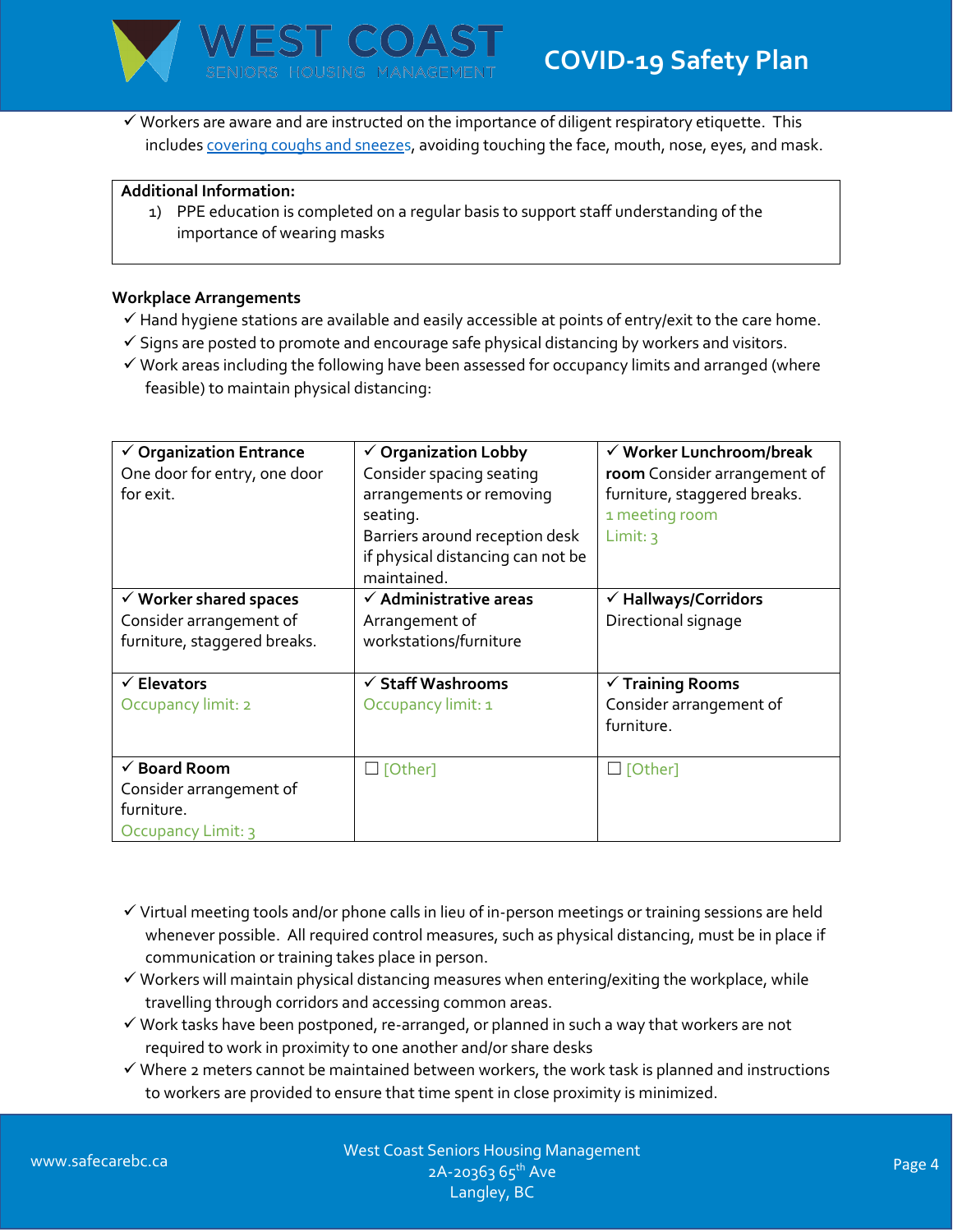

- $\checkmark$  Wherever possible, work processes within the organization are re-organized to designate teams of workers to specific units or cohorts.
- $\checkmark$  Building ventilation systems are properly maintained.

**Additional Information:**

#### **Personal Protective Equipment (PPE)**

- $\checkmark$  Workers are trained on the proper use, care, maintenance, and disposal of personal protective equipment (PPE). This includes donning [\(putting on\)](file://///rc-file/users/mwipf/COVID%20Protocols/Exposure%20Control/COVID%20Don%20PPE.pdf) and doffing (removing) PPE Airborne [Precaution](file://///rc-file/users/mwipf/COVID%20Protocols/Exposure%20Control/COVID%2019%20Doff%20PPE%20for%20Airborne%20Precautions.pdf) and doffing (removing) PPE [\(droplet precaution\).](file://///rc-file/users/mwipf/COVID%20Protocols/Exposure%20Control/COVID%20Doff%20PPE%20for%20Droplet%20and%20Contact%20Precautions.pdf)
- $\checkmark$  West Coast Seniors Housing Management Langley leadership has trained and monitored worker compliance to ensure vigilant donning, wearing, and doffing of PPE.
- $\checkmark$  Signs are posted throughout the care home indicating PPE requirements, and West Coast Seniors Housing Management - Langley staff follows guidelines for PPE use as set out by the **BCCDC**.
- $\checkmark$  During the COVID-19 pandemic, all persons working in West Coast Seniors Housing Management -Langley wear a medical mask and any other PPE as directed for the full duration of their shift.
- $\checkmark$  Workers always follow [droplet and contact precautions](file://///rc-file/public/Corporate%20Education/Education/COVID-19/Contact%20and%20Droplet%20Precautions.pdf) when entering COVID-19 units or rooms on droplet and contact precautions (i.e., rooms where residents diagnosed with confirmed or suspected COVID-19)

**Additional Information:** 

#### **Cleaning and Disinfection**

- $\checkmark$  Cleaning products and disinfectants used at West Coast Seniors Housing Management Langley are [effective against COVID-19.](http://www.bccdc.ca/Health-Professionals-Site/Documents/COVID-19_MOH_BCCDC_EnvironmentalCleaning.pdf) Disinfectants are classed as hospital grade and registered in Canada with a Drug Identification Number (DIN). Manufacturer's instructions for dilution, contact times, safe use and material compatibility of all cleaning products is followed.
- $\checkmark$  Workers responsible for cleaning resident care equipment have been informed and are trained in and aware of their duties. This training has been documented.
- $\checkmark$  Equipment and supplies are dedicated to a single resident where possible. If this is not possible, all reusable equipment that is shared between clients must be cleaned and disinfected with a hospital grade disinfectant first.
- $\checkmark$  All shared equipment (phones, tablets, computers, printers etc.) are cleaned and disinfected regularly.
- $\checkmark$  Any furniture and surfaces in communal visiting areas will be sanitized as per the BCCDC quidelines at the end of each visit.

#### **Additional Information:**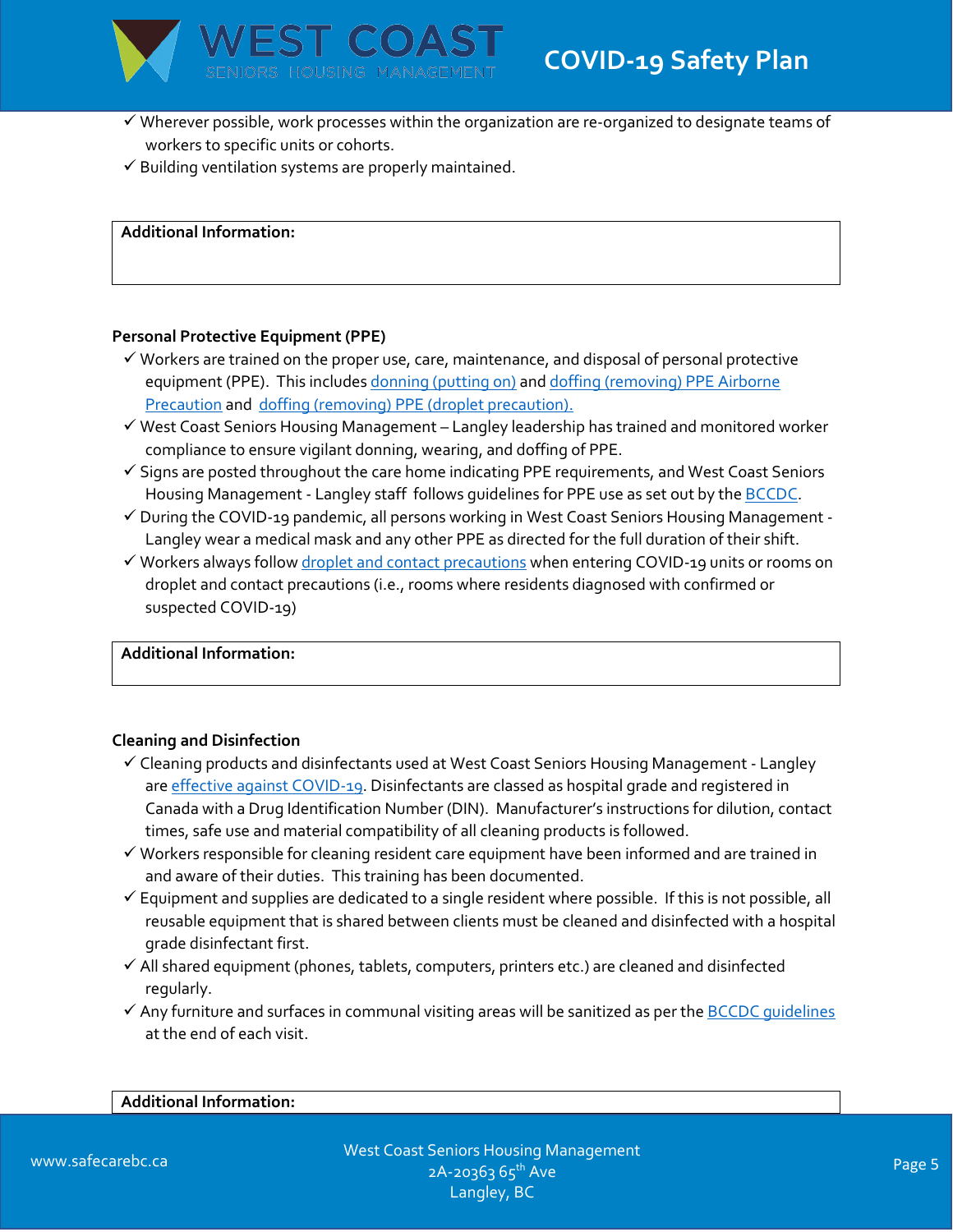

#### **Environmental Cleaning**

- √West Coast Seniors Housing Management Langley [Exposure Control Plan,](file://///rc-file/public/COVID19/-%20COVID%20in%20a%20Box/Safety%20Plans/WCSHM%20-%20Exposure%20Control%20Plan%20-%20April%2015,%202020.pdf) includes Cleaning and Disinfection process (pg 21) an[d COVID-19 Environmental Cleaning Poster](file://///rc-file/users/mwipf/COVID%20Protocols/Exposure%20Control/Appendix%20F%20Environmental%20Cleaning%20Poster.PNG) (Appendix F) have been developed that outlines the procedure for enhanced daily cleaning throughout the care home as well as high touch surfaces in nursing areas, staff room, common areas, hallways, resident rooms, bathrooms and other applicable areas. Environmental cleaning quidelines from the BCCDC are followed.
- $\checkmark$  Cleaning staff are dedicated to specific units or areas where possible. If not possible, cleaning staff should provide service to non-COVID-19 areas first

#### **Additional Information:**

Provide information about your cleaning plan. Specify who is responsible for cleaning, the cleaning schedule, and what the cleaning protocols will include (e.g., which surfaces, tools, equipment, and machines).

- 1) Enhanced cleaning plan is outlined in the Exposure Control Plan
- 2) All staff have a role in enhanced cleaning. Housekeeping staff play a particularly important role in disinfecting high-touch areas including:
	- a. Hand rails in stairwells
	- b. Door handles
	- c. Door lock keypads
	- d. Hand rails in hallways
	- e. Elevator buttons
	- f. Buttons and handles on equipment and machines
	- g. Bathrooms
- 3) The staff in charge of disinfecting these high-touch areas will be cleaning these surfaces at least twice per day
- 4) Proper hand hygiene technique education has been provided to all staff

#### **Expansion of Services**

- $\checkmark$  Any modifications made to the current method of service delivery/work operations will be made in full consultation with those potentially affected by those changes, as well as the latest direction from the PHO, MHO, BCCDC and WorkSafeBC.
- $\checkmark$  Prior to any modifications being made, workers will be notified of the updated safety controls being implemented, including any new safe work procedures via safety huddles and staff meetings and email communications. These changes will be posted on the JOHS Committee bulletin board

West Coast Seniors Housing Management - Langley has reviewed our existing risk assessments for the jobs and areas affected in the workplace. We have considered the effects of control measures discussed in this COVID-19 Safety Plan on existing safeguards and controls and revised our risk assessments and other documentation accordingly.